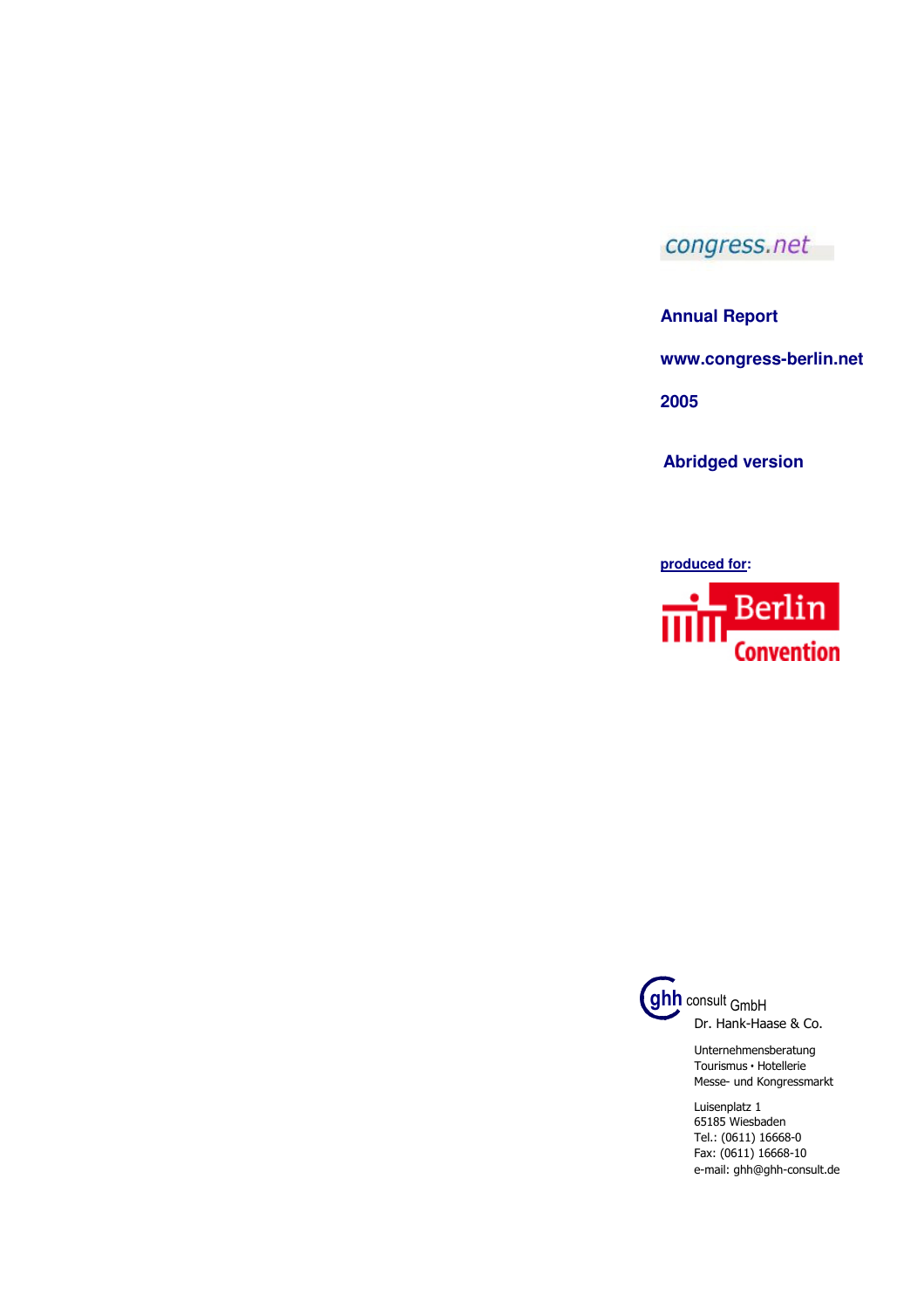- In **Berlin 268 venue providers** offer total meeting space of approximately 380,300 m².
- **156 Hotels** (58% of providers) have around 92,300 m² event space (24% of meeting space). •
- **6 convention centres and halls** (2% of providers) offer 57,900 m² event space (15% of meeting space). •
- **106 "unusual venues"** (locations, 40% of providers) make 230,100 m² event space (61% of meeting space) available. •
- 35% of convention hotels and 100% of convention halls took part in **congress.net** in 2005. Together they represent **73% of the total space offering** in venues of this kind. •
- 21% of the location providers, who account for 15% of the total event space in Berlin locations, took part. •
- In 2005 **around 89,200 events with approximately 6.9 million participants** were staged. The number of events and participants was far higher than in 2004 (79,850 events with 6.2 million participants). This corresponds to an increase of +12% for events and +11% for participants. •
- The Berlin **convention hotels** play a key role: around 75,200 events (+15%) attracted 3.8 million participants (+12%) (2004: 67,200 events with 3.3 million participants). •
- Approximately, 2,100 events (+20%) with around 800,000 participants (+14%) were staged in the **convention centres** and **halls** in the course of 2005 (2004: 1,750 events with 700,000 participants). •
- Around 11,900 events were recorded in 2005 in the **Locations** with approximately 2.3 million participants (2004: 10,900 events with 2.2 million participants). •
- Overall, it can be stated that the **convention market improved markedly compared with 2004.** There were dramatic increases in both event and participant numbers. •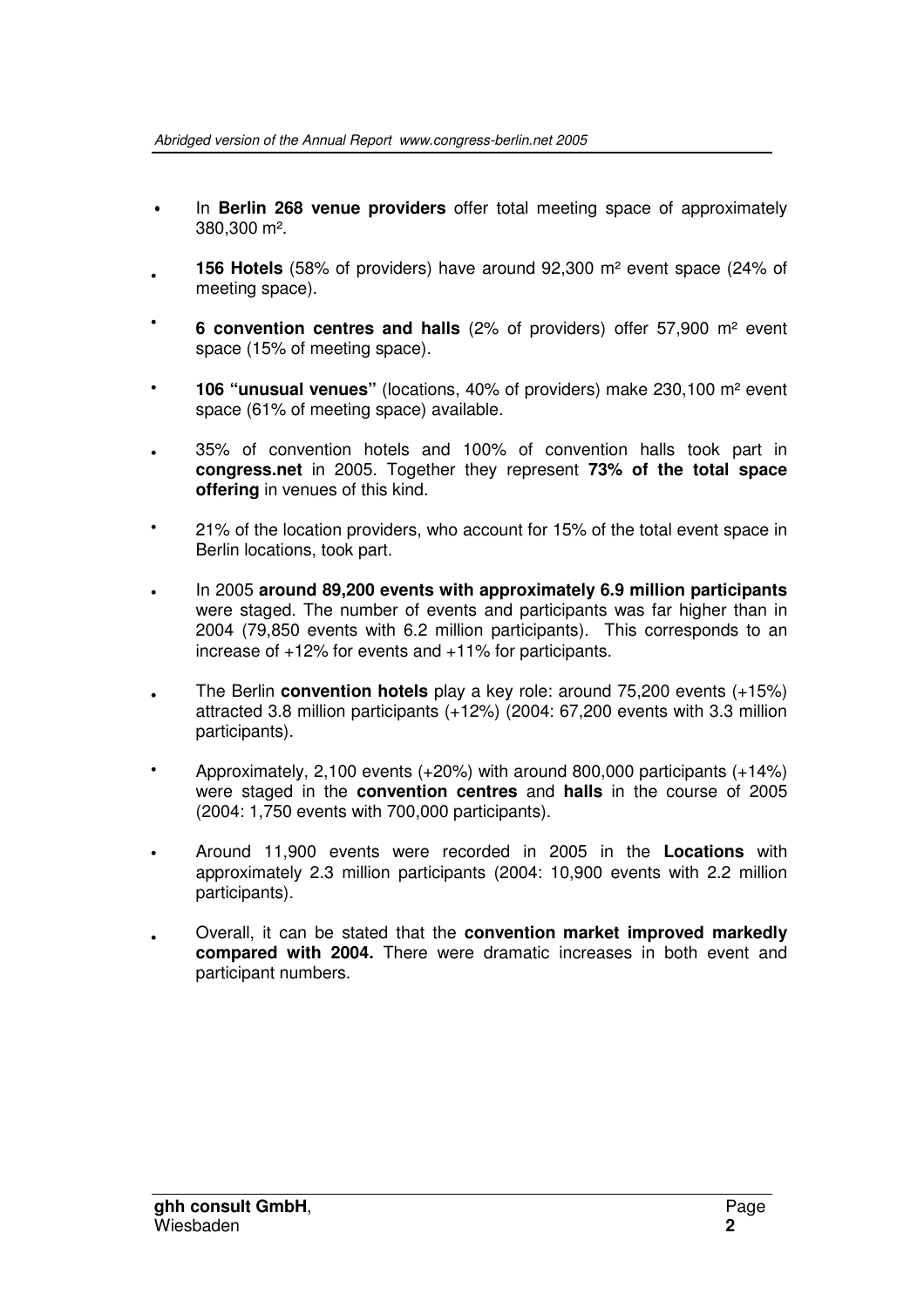- On average, the **event sizes** in 2005 remained the same as the previous year.
- The **events with up to 20 participants** accounted for half of all events in 2005.
- In total, the **events with fewer than 100 participants** generated 90% of total volume.
- The **average meeting length** compared with 2004 remained steady at 1.6 days. Whereas there were no changes in hotels and locations, the average meeting length in convention, municipal and multi-purpose halls was considerably shorter than the previous year (2005: 1.5 days, 2004: 1.9 days).
- The **proportion of one-day events** in Berlin fell from 73% in 2004 to 71% in 2005.
- The **seasonal distribution of events** followed a similar course in 2005 compared to 2004. The largest number of events with 135 index points was registered in 2005 in September (2004: most events in November with 130 index points).
- In 2005 **meetings** (36%), **conventions** (12%), **seminars** (12%) and **continuing training** (10%) were the dominant **types of event** from the Berlin perspective. These figures were similar to the previous year. Meetings constituted by far the largest proportion of all events (38% and 32%) in hotels and convention, municipal and multi-purpose halls. Events (35%) and seminars (18%) were the biggest categories of events in the locations.
- Out of all the **organisers,** more than 68% of all events were staged by the **private sector** (2004: 71%).
- Whereas the private sector share fell, that of **associations and organisations** as organisers increased, the share of **agencies and PCOs** stagnated and that of **public institutions** increased slightly.
- 92% of all events were **directly booked** in 2005. Around 5% of bookings were made by the **PCOs** and approximately 3% by **travel agencies**.
- The **sector "Chemicals, Pharmaceuticals, Cosmetics"** was the most highly represented amongst **organisers** in 2005 as it was in the two previous years. With 12% of all events, it staged most meetings and conventions in Berlin. •